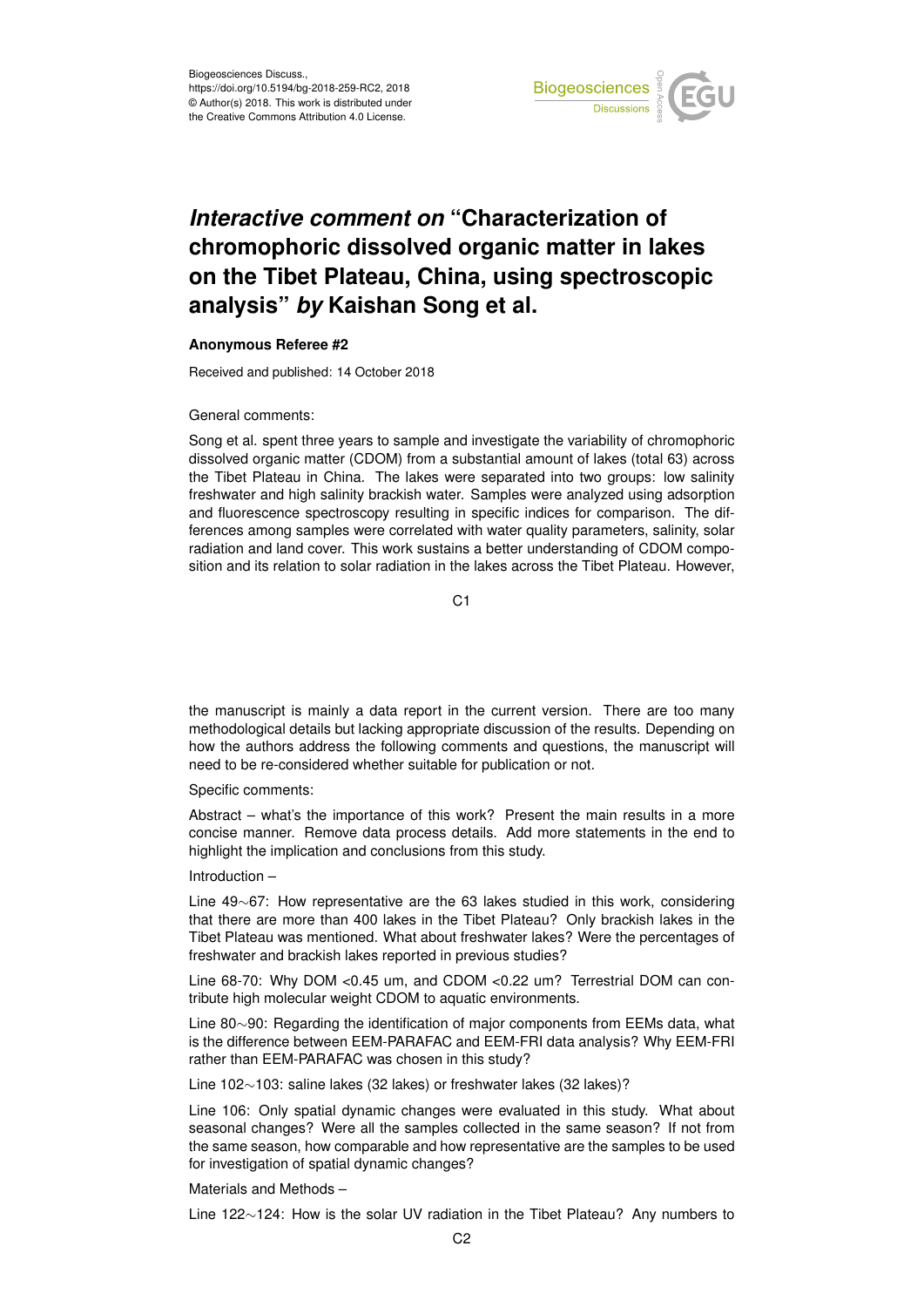describe it? How many magnitudes higher than other well studied areas, such as the Amazon River, Hulun Lake, and lakes in the Northeast of China?

Line 121∼127: The difference between summer and winter was described here. Was this difference considered in the sampling plan?

Line 134∼135: Describe the sample locations in more details. Sampling season – summer or winter or both? How was the retention time of each lake determined? What is the total covered area? How representative are they among the more than 400 lakes in the Tibet Plateau?

Line 135∼141: Was the filtering process conducted in the field? If not, how were the samples stored and transported to lab? It is confusing why different size of filters were applied. What parameters were measured in each filtrate? Why repeating 0.45 um filtering after 0.22 um filtering? This section needs to be revised seriously.

Line 144: How was turbidity determined? Where is pH data? Table 1 did not include pH data. Actually pH has a significant impact on CDOM and FDOM measurement. If the pH variability was significant, the samples need to be adjusted to a similar pH prior to measurement.

Line 162: Describe SUVA254, Slope ratios, and HIX in more details.

Line 176∼184: Use a table to present the criteria ratios for the different sources. Include appropriate references to cite from.

Line 186∼193: Use a table to present the positions of the fluorescence maximum peaks for the major components. Include appropriate references to cite from.

Results –

Line 217: TSM, pH were missing in Table 1.

Line 220: average values and standard deviation or range?

C3

Line 224: Turbidity in freshwater lakes are not lower than those of brackish lakes.

Line 228: trophic states?

Line 240∼241: Add lake abbreviation name and numbers to corresponding to the lake numbers in Figure 2. Replace "Fig. S1" with "Table 1".

Line 248: There was no clear trend between DOC and elevation.

Line 270: Fig. 3 rather than Fig. 2

Line 278∼279: Move to discussion. Need more explanation. For example, the brackish lakes are located in higher elevation areas, resulting in more significant photodegradation, and lower SUVA254. . .

Line 280∼281: Add lake abbreviation name and numbers to corresponding to the lake numbers in Table S1.

Line 280∼297: What does M (E250 : E 365) implicate? The authors claimed significant differences between brackish and freshwater lakes for the slope ratios. However, the average values did not show dramatic differences. How was the ANOVA test conducted? Some of the statements need to be moved to discussion section.

Line 308: Fig. 4a

Line 300∼337: Shorten the EEM-FRI results to be concise. There was repeated information.

Line 360∼371: Move to discussion section. I disagree with the authors regarding the interpretation of EEM-FRI results. It is too simplified to only consider the DOM sources (allochthonous vs. autochthonous and microbial) as the explanation of the differences between brackish and freshwater lakes. It is arguable that photo-degradation could alter DOM structure and shape the EEM spectra.

Line 373∼386: No significant difference was observed.